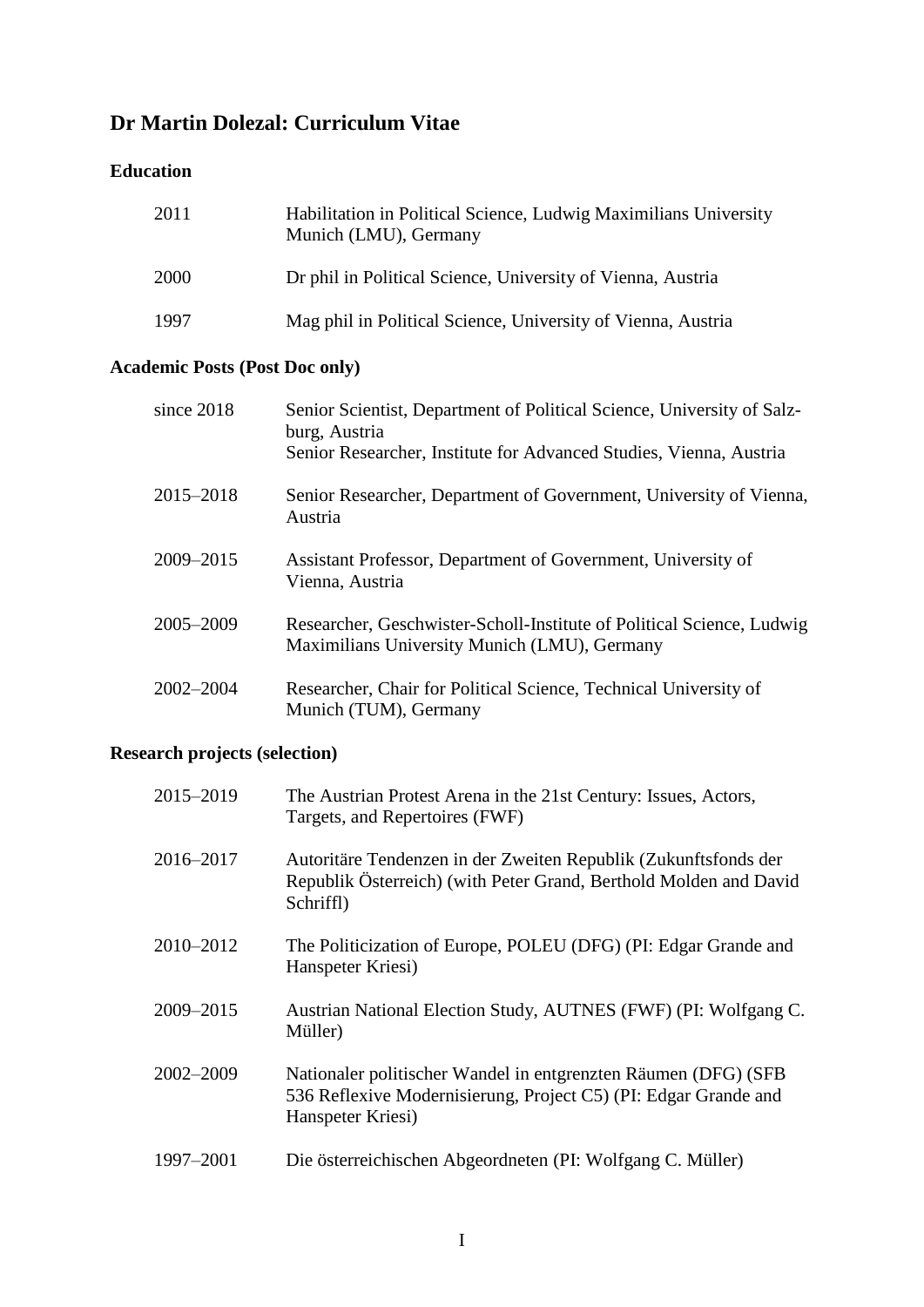## **Publications**

## **2018**

*Beyond salience and position-taking: How political parties communicate through their manifestos*, in: Party Politics 24(3), 240–252 [with Laurenz Ennser-Jedenastik, Wolfgang C. Müller, Katrin Praprotnik and Anna Katharina Winkler]

### **2017**

*Gender Differences in Negative Campaigning: The Impact of Party Environments*, in: Politics and Gender 13 (1), 81–106 [with Laurenz Ennser-Jedenastik and Wolfgang C. Müller]

*Landtagswahlkämpfe in der Ersten Republik: Ein vergleichendes Resümee*, in: Herbert Dachs, Michael Dippelreiter and Franz Schausberger (eds.): Radikale Phrase, Wahlbündnisse und Kontinuitäten: Landtagswahlkämpfe in Österreichs Bundesländern 1919 bis 1932. Wien: Böhlau Verlag, 559–596.

*The Conflict over Nuclear Energy: Public Opinion, Protest Movements, and Green Parties in Comparative Perspective*, in: Wolfgang C. Müller and Paul W. Thurner (eds.): The Politics of Nuclear Energy in Western Europe. Oxford: Oxford University Press, 65–97 [with Paul W. Thurner, Sylvain Brouard, Isabelle Guinaudeau, Swen Hutter and Wolfgang C. Müller]

*Who Will Attack the Competitors? How Political Parties Resolve Strategic and Collective Action Dilemmas in Negative Campaigning*, in: Party Politics 23 (6), 666–679 [with Laurenz Ennser-Jedenastik and Wolfgang C. Müller]

### **2016**

*Exploring politicization: design and methods*, in: Swen Hutter, Edgar Grande and Hanspeter Kriesi (eds.): Politicising Europe: Integration and Mass Politics, Cambridge: Cambridge University Press, 32–60. [with Swen Hutter and Edgar Grande]

*The Greens in Austria and Switzerland: Two successful opposition parties*, in: Emilie van Haute (ed.): Green Parties in Europe, Surrey: Ashgate.

*Protesting European integration: politicization from below?* in: Swen Hutter, Edgar Grande and Hanspeter Kriesi (eds.): Politicising Europe: Integration and Mass Politics, Cambridge: Cambridge University Press, 112–134. [with Swen Hutter and Regina Becker]

*The radical right as driving force in the electoral arena?* in: Swen Hutter, Edgar Grande and Hanspeter Kriesi (eds.): Politicising Europe: Integration and Mass Politics, Cambridge: Cambridge University Press, 156–180. [with Johan Hellström]

*Die Wiener Gemeinderatswahl 2015*, in: Beatrix Karl, Wolfgang Mantl, Klaus Poier, Manfred Prisching and Anita Ziegerhofer (eds.): Steirisches Jahrbuch für Politik 2016, Wien: Böhlau Verlag, 51–57.

*Negative campaigning and the logic of retaliation in multi-party competition*, in: International Journal of Press/Politics 21 (2), 253-272. [with Laurenz Ennser-Jedenastik and Wolfgang C. Müller]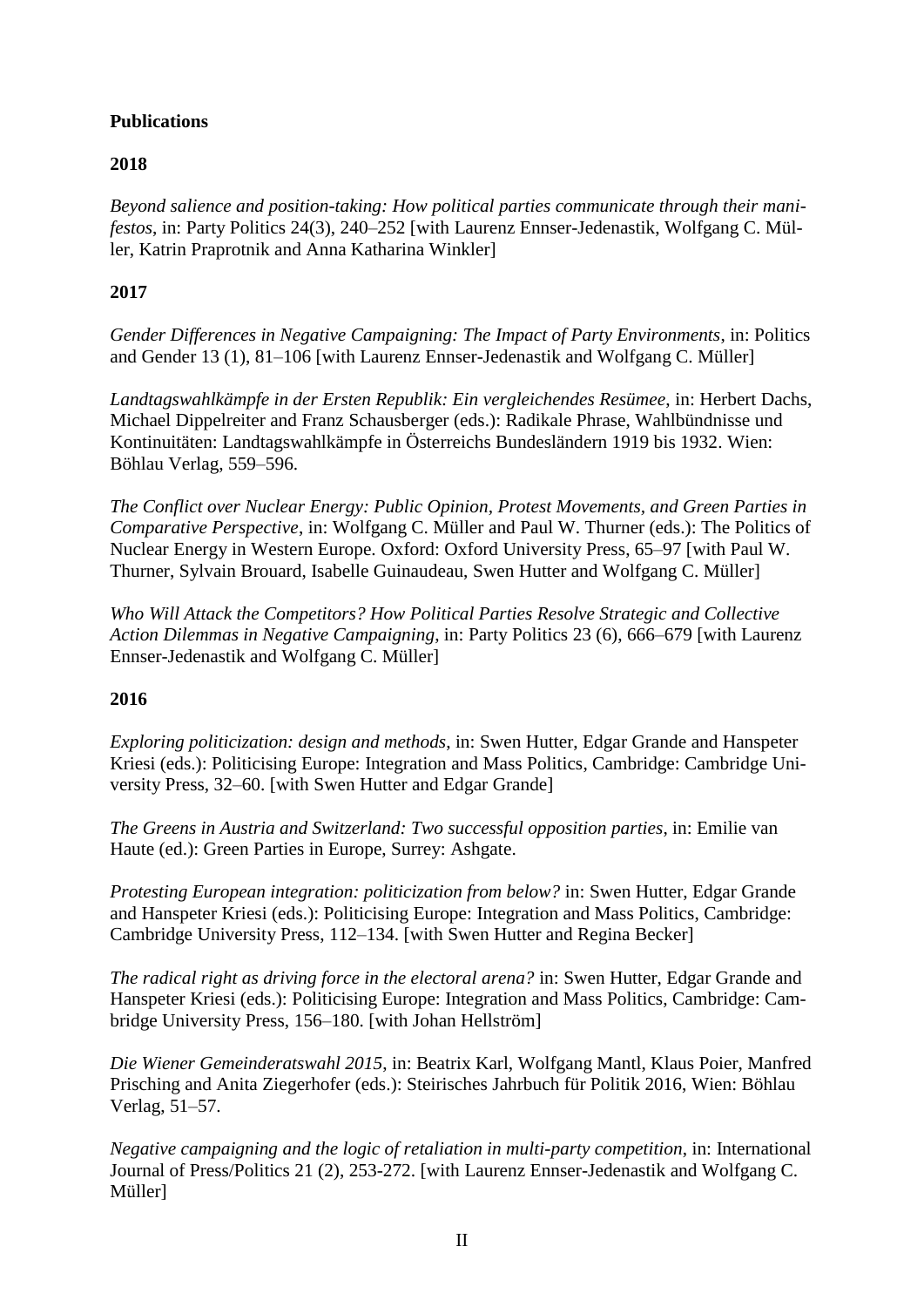Analyzing Manifestos in their Electoral Context A New Approach Applied to Austria, 2002– 2008, in: Political Science Research and Methods 4 (3), 641–650. [with Laurenz Ennser-Jedenastik, Wolfgang C. Müller and Anna Katharina Winkler]

### **2015**

*Online Campaigning by Austrian Political Candidates: Determinants of Using Personal Websites, Facebook, and Twitter*, in: Policy & Internet 7 (1), 103–119.

*When do parties attack their competitors? Negative campaigning in Austria, 2002–2008*, in: Alessandro Nai and Annemarie S. Walter (eds.): New Perspectives on Negative Campaigning: Why Attack Politics Matters, Colchester: ECPR Press, 165-181 [with Laurenz Ennser-Jedenastik and Wolfgang C. Müller]

#### **2014**

*Almost an Earthquake. The Austrian Parliamentary Election of 2013*, in: West European Politics 37 (3), 644-652 [with Eva Zeglovits].

*Five more years in opposition? The Austrian Greens in the 2013 parliamentary election*, in: Environmental Politics 23 (3), 525–530.

*Die Rolle der Spitzenkandidatinnen und -kandidaten*, in: Sylvia Kritzinger, Wolfgang C. Müller and Klaus Schönbach (eds.): Die Nationalratswahl 2013. Wie Parteien, Medien und Wählerschaft zusammenwirken, Wien: Böhlau, 67–86 [with Jakob-Moritz Eberl, Carina Jacobi and Eva Zeglovits].

*Kandidatinnen und Kandidaten im Wahlkampf*, in: Sylvia Kritzinger, Wolfgang C. Müller and Klaus Schönbach (eds.): Die Nationalratswahl 2013. Wie Parteien, Medien und Wählerschaft zusammenwirken, Wien: Böhlau, 87–98 [with Martin Haselmayer and Marcelo Jenny].

*"Negative Campaigning"*, in: Sylvia Kritzinger, Wolfgang C. Müller and Klaus Schönbach (eds.): Die Nationalratswahl 2013. Wie Parteien, Medien und Wählerschaft zusammenwirken, Wien: Böhlau, 99–111 [with Martin Haselmayer, David Johann, Kathrin Thomas and Laurenz Ennser-Jedenastik].

*How parties compete for votes: A test of saliency theory*, in: European Journal of Political Research 53 (1), 57–76 [with Laurenz Ennser-Jedenastik, Wolfgang C. Müller and Anna Katharina Winkler].

#### **2013**

*Die politische Entwicklung Wiens*, in: Michael Dippelreiter (ed.): Wien. Die Metamorphose einer Stadt, Wien: Böhlau, 39-107 (= Geschichte der Österreichischen Bundesländer seit 1945, Band 6).

*The Structure of Issue Attitudes Revisited: A Dimensional Analysis of Austrian Voters and Party Elites*, in: Journal of Elections, Public Opinion & Parties 23 (4), 423-443 [with Nikolaus Eder, Sylvia Kritzinger and Eva Zeglovits].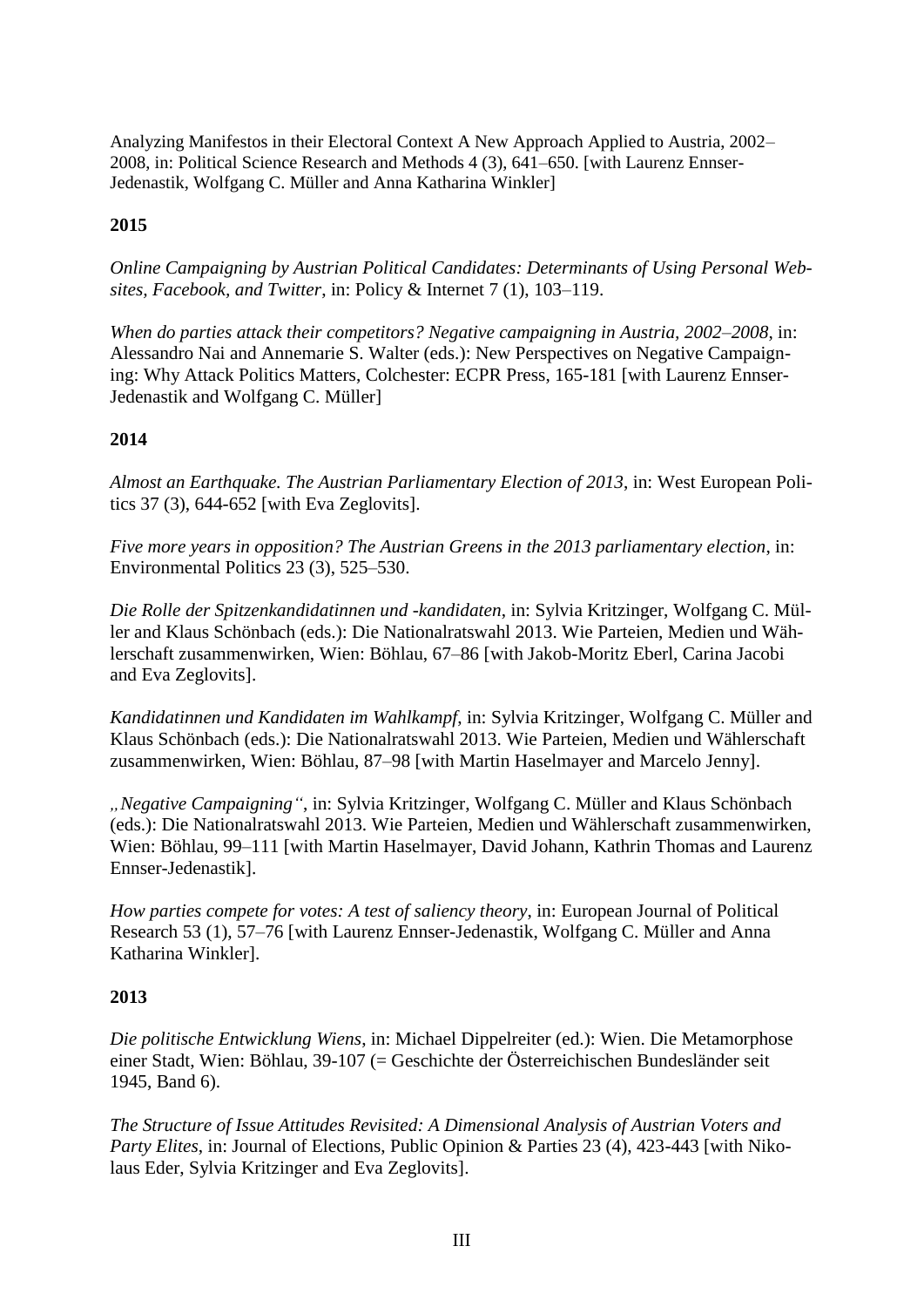# **2012**

*Political Conflict in Western Europe*, Cambridge: Cambridge University Press [with Hanspeter Kriesi, Edgar Grande, Marc Helbling, Dominic Höglinger, Swen Hutter and Bruno Wüest].

*Restructuring the European political space: the supply side of European electoral politics*, in: Hanspeter Kriesi, Edgar Grande, Martin Dolezal, Marc Helbling, Dominic Höglinger, Swen Hutter and Bruno Wüest. *Political Conflict in Western Europe*, Cambridge: Cambridge University Press, 127-150.

*Exploring the new cleavage across arenas and public debates: design and methods*, in: Hanspeter Kriesi, Edgar Grande, Martin Dolezal, Marc Helbling, Dominic Höglinger, Swen Hutter and Bruno Wüest. *Political Conflict in Western Europe*, Cambridge: Cambridge University Press, 36-63 [with Swen Hutter and Bruno Wüest].

*Participation and party choice: comparing the demand-side of the new cleavage across arenas*, in: Hanspeter Kriesi, Edgar Grande, Martin Dolezal, Marc Helbling, Dominic Höglinger, Swen Hutter and Bruno Wüest. *Political Conflict in Western Europe*, Cambridge: Cambridge University Press, 67-95 [with Swen Hutter].

*The Life Cycle of Party Manifestos: The Austrian Case*, in: West European Politics 35 (4), 869-895 [with Laurenz Ennser-Jedenastik, Wolfgang C. Müller and Anna Katharina Winkler].

## **2010**

*Debating Islam in Austria, Germany, and Switzerland: Ethnic Citizenship, Church-State Relations and Right-Wing Populism*, in: West European Politics 33 (2), 171-190 [with Marc Helbling and Swen Hutter].

*Exploring the Stabilization of a Political Force: The Social and Attitudinal Basis of Green Parties in the Age of Globalization*, in: West European Politics 33 (3), 534-552.

*Exploring the Stabilization of a political force: The social and attitudinal basis of green parties in the age of globalization*, in: Zsolt Enyedi and Kevin Deegan-Krause (eds.): The Structure of Political Competition in Western Europe, London: Routledge.

### **2009**

*Pas un cas particulier. Les Verts suisses en comparaison européenne*, in: Matthias Baer and Werner Seitz (eds.): Les Verts en Suisse. Leur politique, leur histoire, leur base. Zürich : Rüegger Verlag, 143-157. [translated by Bénédicte Savary]

### **2008**

*West European Politics in the Age of Globalization*, Cambridge: Cambridge University Press [with Hanspeter Kriesi, Edgar Grande, Romain Lachat, Simon Bornschier and Timotheos Frey].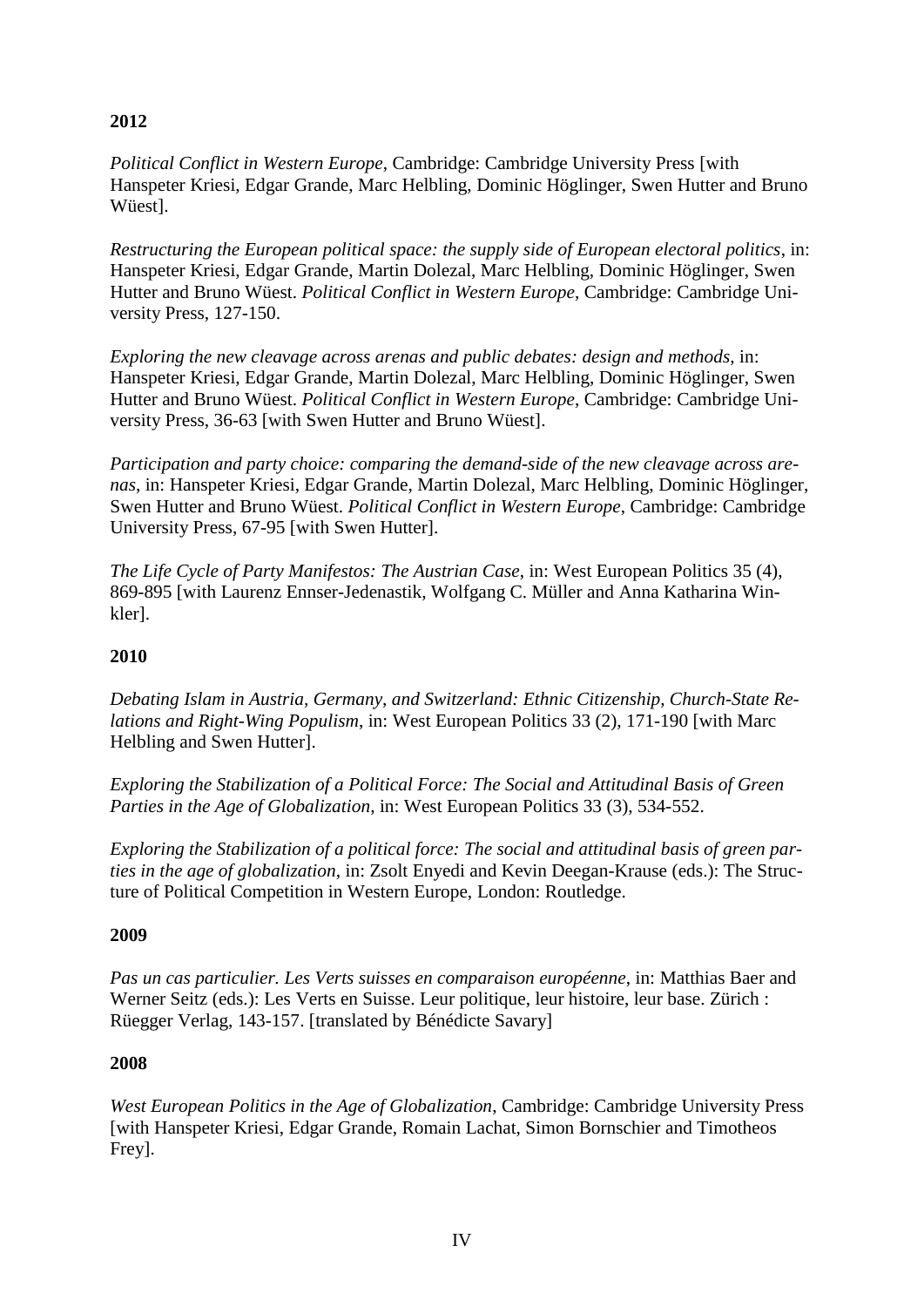*Austria: transformation driven by an established party*, in: Hanspeter Kriesi, Edgar Grande, Romain Lachat, Martin Dolezal, Simon Bornschier and Timotheos Frey. West European Politics in the Age of Globalization, Cambridge: Cambridge University Press, 105-129.

*Demand-side: dealignment and realignment of the structural political potentials*, in: Hanspeter Kriesi, Edgar Grande, Romain Lachat, Martin Dolezal, Simon Bornschier and Timotheos Frey. West European Politics in the Age of Globalization, Cambridge: Cambridge University Press, 237-266 [with Romain Lachat].

*Germany: the dog that didn't bark*, in: Hanspeter Kriesi, Edgar Grande, Romain Lachat, Martin Dolezal, Simon Bornschier and Timotheos Frey. West European Politics in the Age of Globalization, Cambridge: Cambridge University Press, 208-233.

*Globalization and its impact on national spaces of competition*, in: Hanspeter Kriesi, Edgar Grande, Romain Lachat, Martin Dolezal, Simon Bornschier and Timotheos Frey. West European Politics in the Age of Globalization, Cambridge: Cambridge University Press, 3-22 [with Hanspeter Kriesi, Edgar Grande, Romain Lachat, Simon Bornschier and Timotheos Frey].

*The design of the study: the distinguishing characteristics of our approach*, in: Hanspeter Kriesi, Edgar Grande, Romain Lachat, Martin Dolezal, Simon Bornschier and Timotheos Frey. West European Politics in the Age of Globalization, Cambridge: Cambridge University Press, 53-74.

*Kein Sonderfall. Die Schweizer Grünen im europäischen Vergleich*, in: Matthias Baer and Werner Seitz (eds.): Die Grünen in der Schweiz. Ihre Politik, ihre Geschichte, ihre Basis, Zürich: Rüegger Verlag, 135-149.

*Zwischen Gipfelkreuz und Halbmond. Die Auseinandersetzung um den Islam in Österreich und der Schweiz, 1998-2007*, in: Österreichische Zeitschrift für Politikwissenschaft 37 (4), 401-417 [with Marc Helbling and Swen Hutter].

### **2007**

*Konsensdemokratie unter Druck? Politischer Protest in Österreich, 1975–2005*, in: Österreichische Zeitschrift für Politikwissenschaft 36 (3), 337–352 [with Swen Hutter].

#### **2006**

*Globalisierung, neue Konfliktlinien und die Position der Grünen. Eine Analyse am Beispiel Deutschlands*, in: Uwe Jun, Henry Kreikenbom and Viola Neu (eds.): Kleine Parteien im Aufwind. Zur Veränderung der deutschen Parteienlandschaft, Frankfurt: Campus Verlag, 97– 116.

*Globalization and the transformation of the national political space: six European countries compared*, in: European Journal of Political Research 45 (6), 921–956 [with Hanspeter Kriesi, Edgar Grande, Romain Lachat, Simon Bornschier and Timotheos Frey].

*Wien blieb rot. Landtagswahlkämpfe in Wien 1945-1969*, in: Herbert Dachs (ed.): Zwischen Wettbewerb und Konsens. Landtagswahlkämpfe in Österreichs Bundesländern 1945-1970, Wien: Böhlau, 407–454.